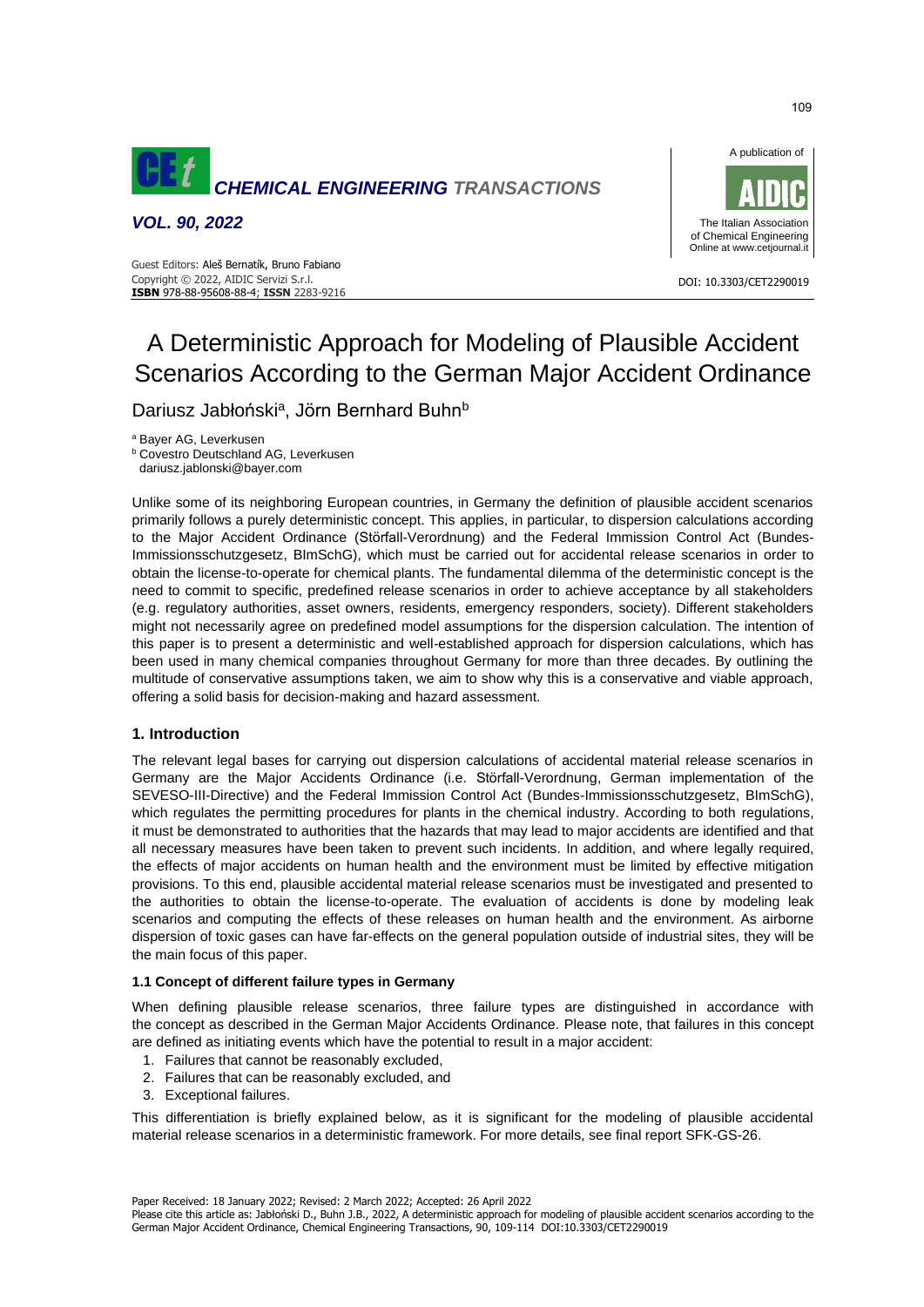

*Figure 1: Prevention and Mitigation Concept according to German Major Accident Ordinance*

According to the German Major Accidents Ordinance, "Failures that cannot be reasonably excluded" can lead to accidents that must be prevented with adequate safety measures. Typically, those failures may include the failure of an operational control system or a human error during the execution of an operational procedure. The range of safety measures that prevent major accidents triggered by non-excludable failures (or initiating events in that sense) belong to the prevention concept. In general, the prevention concept includes active safety measures such as pressure safety valves or SIS interlock devices (safety instrumented system). Although the concept of non-excludable failures is subjective and not further explained in German regulations (and in particular not determined by expected frequency values), there is general consensus among regulators (who grant a permit) and chemical asset owners (who apply for a production permit) on its interpretation.

On the other hand, "reasonably excludable failures", the occurrence of which is less likely, can lead to so-called "reasonably excludable accidents" ("Dennoch-Störfall", a concept that is used in several German regulations and is widely known in the expert community). The "reasonably excludable failures" do not have to be prevented with additional measures that go beyond the existing prevention concept. In fact, there is no legal obligation for the operator to actually prevent "reasonably excludable failures". However, the effects must be limited by suitable mitigation measures. A "reasonably excludable failure" is, for example, the failure of an SIS interlock or the blockage of a pressure safety valve despite appropriate maintenance and inspection. Finally, there are "exceptional failures" that are beyond all experience and predictability and against whose occurrence no individual plant-specific provisions need to be taken (e.g. exceptional aircraft crashes). However, overall countermeasures must be in place, most and foremost in the form of an emergency preparedness plan.

## **1.2 Deterministic versus probabilistic approach**

Unlike some of its neighboring European countries, in Germany the definition of plausible accident scenarios primarily follows a purely deterministic concept. This applies in particular to the computational modeling of material releases and (airborne) dispersion scenarios, and the determination of possible adverse effects in the vicinity of chemical plants. In this deterministic concept, the risk posed by a chemical plant can be calculated from accidental material release scenarios, which are based on commonly accepted dispersion modeling parameters and allow only a limited degree of freedom and variation. This contrasts with so-called probabilistic approaches (Quantitative Risk Assessments), which assign (empirical or theoretical) probability numbers to the initiating failures, the associated causal chains and, ultimately, the effects. The aim of probabilistic methods is to determine the (overall) risk posed by a chemical plant by means of a variety of probabilityweighted release and accident scenarios, and to relate the resulting risk values to socially acceptable limits. In this approach, all dispersion modeling parameters can be theoretically weighted with a probability according to their occurrence, starting with leak sizes and ending with the question whether a certain toxic concentration can really harm a person (i.e. probit function).

Comparing both approaches, the fundamental dilemma of the deterministic concept is, therefore, that one must commit to one (or at least very few) specific, predefined release scenario(s) that must be accepted by all stakeholders (e.g. regulatory authorities, asset owners, residents, emergency responders, society). Depending on the application (e.g. permitting procedures, land use planning), this can lead to different opinions regarding the appropriate scenario, depending on which leak size, release or dispersion conditions are assumed realistic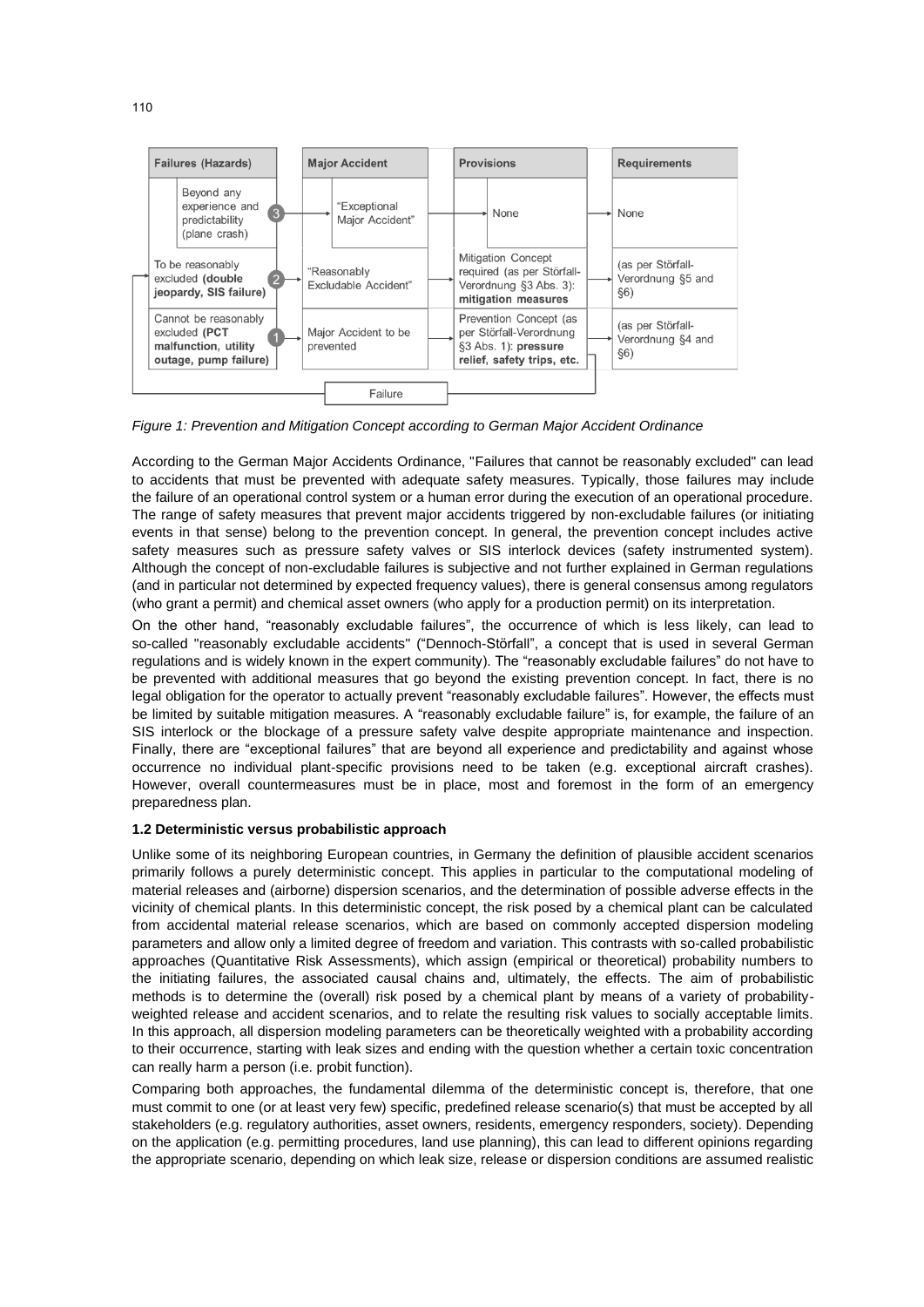and plausible, and should therefore be used for the calculation. Particularly in situations where legislation requests the modeling of material releases that are initiated by "failures that cannot be reasonably excluded", the question of what are plausible leak sizes and reasonable release and dispersion parameters for modeling arises. A simplified overview of the scenarios to be considered as per the German regulations and respective typical leak size assumptions is given in Table 1.

Cat. Failure/ Examples Typical leak Considered in Prescribed Risk application sizes in Germany Profile 1 Cannot be Corrosion, flange leak, 5 - 30 mm<sup>2</sup> Störfall-Permitting procedures, reasonably human error, BPCS safety reports Verordnung excluded failure § 3 Abs. 1 Pipe rupture, failures Störfall-2 Can be Loss of biggest Alarm and emergency **Damage extent** Damage exten **Probability Probability** of protection devices reasonably inventory planning Verordnung excluded (acc. to SFK-GS-26) § 3 Abs. 3 Land-use Conventions as 80 - 490 mm² Urban planning § 50 planning defined in KAS-18 BImSchG 3 Exceptional Releases due to: Not predictable Safety reports Störfallairplane crash, Verordnung earthquake, terror § 3 Abs. 2 attack, flood

*Table 1: Overview of scenarios for dispersion modeling according to the German Major Accident Ordinance*

#### **1.3 Intention of this paper**

The aim of this paper is to show how the extent and severity of plausible accidental material releases from a chemical plant can be determined conservatively and reliably on the basis of pre-defined accident scenarios. This deterministic concept uses assumptions on leak sizes, release conditions and dispersion parameters that are published in generally accepted and recognized German regulations. In Germany, the social consensus is achieved by developing these regulations in diverse working groups consisting of authorities, environmental NGOs, academia and chemical asset owners, who must agree on a common approach. Among the most wellknown are the following working groups: Commission on Process Safety (KAS), Association of German Engineers (VDI), German Platform for Process Engineering, Chemical Engineering and Technical Chemistry (ProcessNet) and various Working Committees of the Federal Ministry of Labour and Social Affairs (BMAS).

The procedure as described in this paper is based on the definition and calculation of a few plausible (deterministic) release scenarios that are rated worst-case and therefore conservatively cover all minor release scenarios in terms of material toxicity and release conditions, thus creating a solid basis for decisionmaking in permitting procedures and hazard assessments. The outlined approach is considered a proven practice for many chemical companies at chemical industry sites in Germany, e.g. in Leverkusen, Dormagen, Wuppertal, Bergkamen, Uerdingen and Brunsbüttel.

### **2. Selection of representative accidental release scenarios**

Based on the above, we will focus on scenarios for accidental material release caused by "failures not reasonably excludable".

In this chapter, we will describe a well-established and broadly accepted procedure for the selection of the hazardous toxic substances and release scenarios for dispersion modeling. First, the thermophysical and toxicological properties of chemical substances must be taken into account, since they can essentially influence the consequences of material releases. Therefore, all substances whose releases could lead to hazardous (airborne) consequences, i.e. which have a non-negligible low vapor pressure under process or ambient conditions or can be dispersed in the air must be considered.

A systematic procedure with successive selection criteria is used to identify the most critical substances and operating conditions to be calculated. This ensures identification of the substances with the highest hazard potentials amongst the substances handled at the plant. The procedure for selecting the most hazardous substances and the most critical release scenarios is described below. It ensures that the greatest hazards relating to "reasonably non-excludable material releases" are identified, thus conservatively covering all minor release scenarios.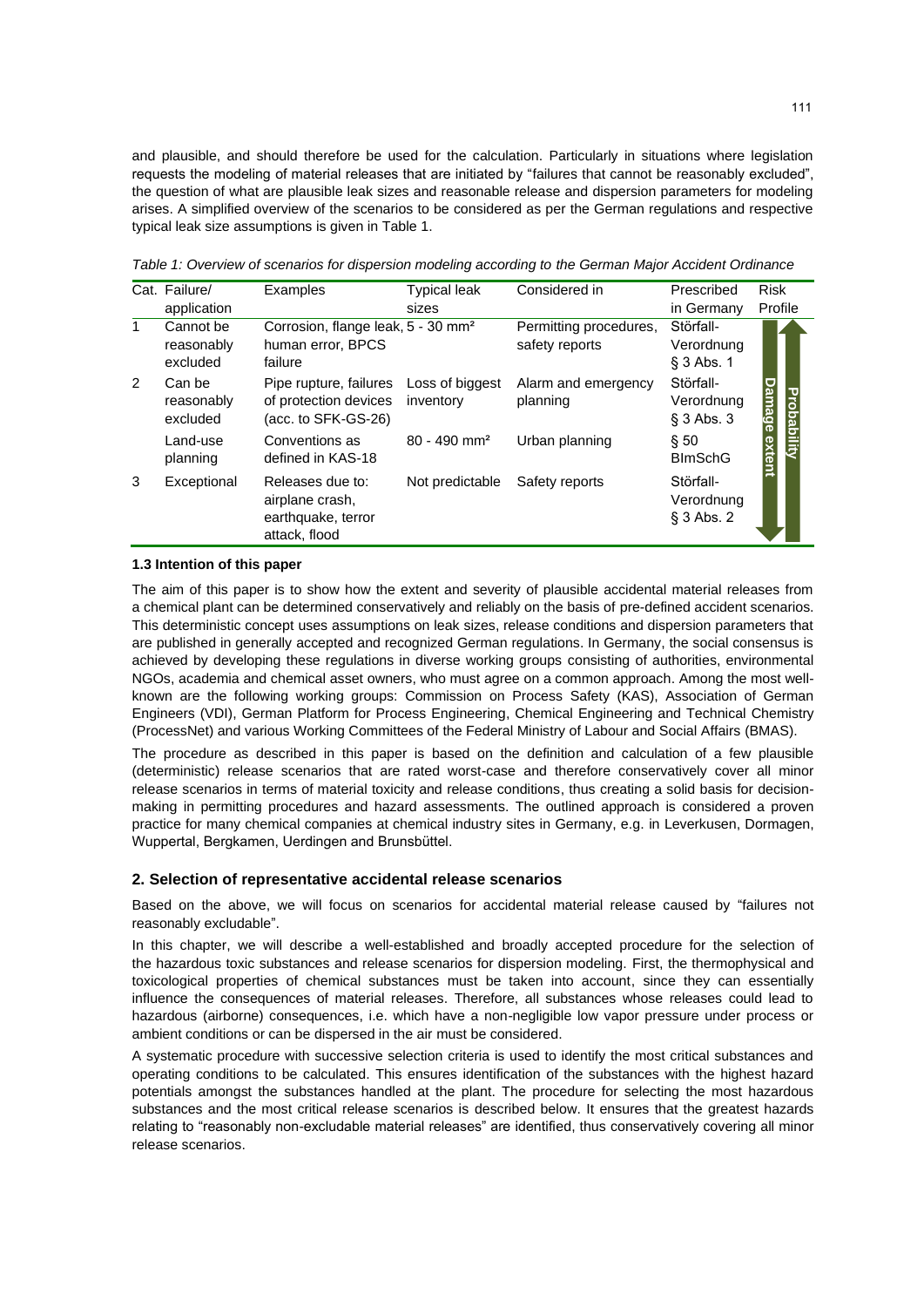### **Starting point: Listing of all hazardous substances handled at the chemical plant**

The starting point of the selection process is to request the complete list of all hazardous materials handled at the plant.

## **Step 1: Filtering for substances that are toxic when inhaled**

In Step 1, the entire list must be reviewed to allow selection of only those substances with a toxic effect on human health when dispersed in air. This condition is met under the GHS (Globally Harmonized System of Classification and Labelling of Chemicals), if substances are classified as belonging to one of the following hazard statements: H330 (danger to life by inhalation), H331 (toxic by inhalation), EUH029 (contact with water liberates toxic gas) and sometimes H332 (harmful by inhalation), especially if the exposure guideline levels are available and broadly accepted.

#### **Step 2: Ranking of inhalation-toxic substances with regard to their Hazard Potential**

In Step 2, the toxic Hazard Potential (HP<sub>Tox</sub>) of each substance identified in Step 1 is determined. The toxic Hazard Potential is an artificial number that characterizes the chemical material and is solely based on the following substance parameters:

- volatility, which is mainly influenced by the vapor pressure of the substance and thus depends on aggregate state and temperature, and
- inhalation toxicity, which can be expressed using exposure guideline levels.

For gases, an atmospheric pressure of 1 bar(a) is to be assumed instead of the vapor pressure, since the hazard is to be assessed for the substances already released. For the determination of inhalation toxicity, the following acute airborne exposure guideline levels for short-term exposure are applied: AEGL-2, ERPG-2, or TEEL-2. The selection of the guideline levels is made according to the presented order. Should none of these common guideline levels be available, equivalent exposure guideline levels can be derived according to recognized methods described in the DOE Handbook (Department of Energy).

The Hazard Potential of a chemical substance can be estimated using the following equation Eq(1):

$$
HP_{Tox} = \frac{vapor \ pressure \ [mbar]}{expasure \ guideline \ [lppm]}
$$
 (1)

The determination of the toxic Hazard Potentials  $HP_{Tox}$  in Step 2 leads to a ranking of the most hazardous substances regarding atmospheric dispersion. The substances with the highest Hazard Potential values are expected to have the most far-reaching effects in the event of an accidental release. Assuming the same release conditions and the same distance from the point of reception (e.g. plant boundary), the hazard radius of the highest ranked substance will cover all hazard radii of the lower ranked substances.

#### **Step 3: Identification of the most critical release scenarios**

Based on the top ranked hazardous materials defined in Step 2 (i.e. most volatile in relation to their toxicity) the most critical release scenarios are determined in Step 3. These release scenarios are characterized by resulting in the highest emission rates and thus leading to the highest concentrations of the toxic material at the receptor point. In this step, the critical plant components that process the selected materials and are operated under high process pressures, temperatures, and substance concentrations are identified. When damaged, the most adverse emission rates will be expected at these equipment items. Besides the process parameters (i.e. pressure, temperature and concentration) which directly affect the release mass rates, many more parameters must be considered to identify the most critical release scenarios, such as:

- pipe/flange diameter (which directly affects the flange leak size in the "Strohmeier Flange Leak Concept", see Chapter 3)
- release height (because high release spots are less conservative as they result in a larger dilution)
- distance to the receptor point (representing for example persons who are exposed to the hazardous substance)
- physical state (gas or liquid) and physical properties (e.g. heavy gas behavior)
- outdoor releases versus releases in buildings or enclosures
- max. release time until the leakage can be stopped by operators or automatic depressurization of the equipment

The most unfavorable combination of the abovementioned parameters defines the most critical release scenarios. As these sometimes cannot be predicted due to conflicting release parameters, all options in question must be considered for the subsequent dispersion calculations.

# **Step 4: Dispersion modeling and evaluation of the results**

After having determined the most critical release scenarios (by considering the top ranked hazardous materials with the highest possible emission rates) gas dispersion calculations are conducted based on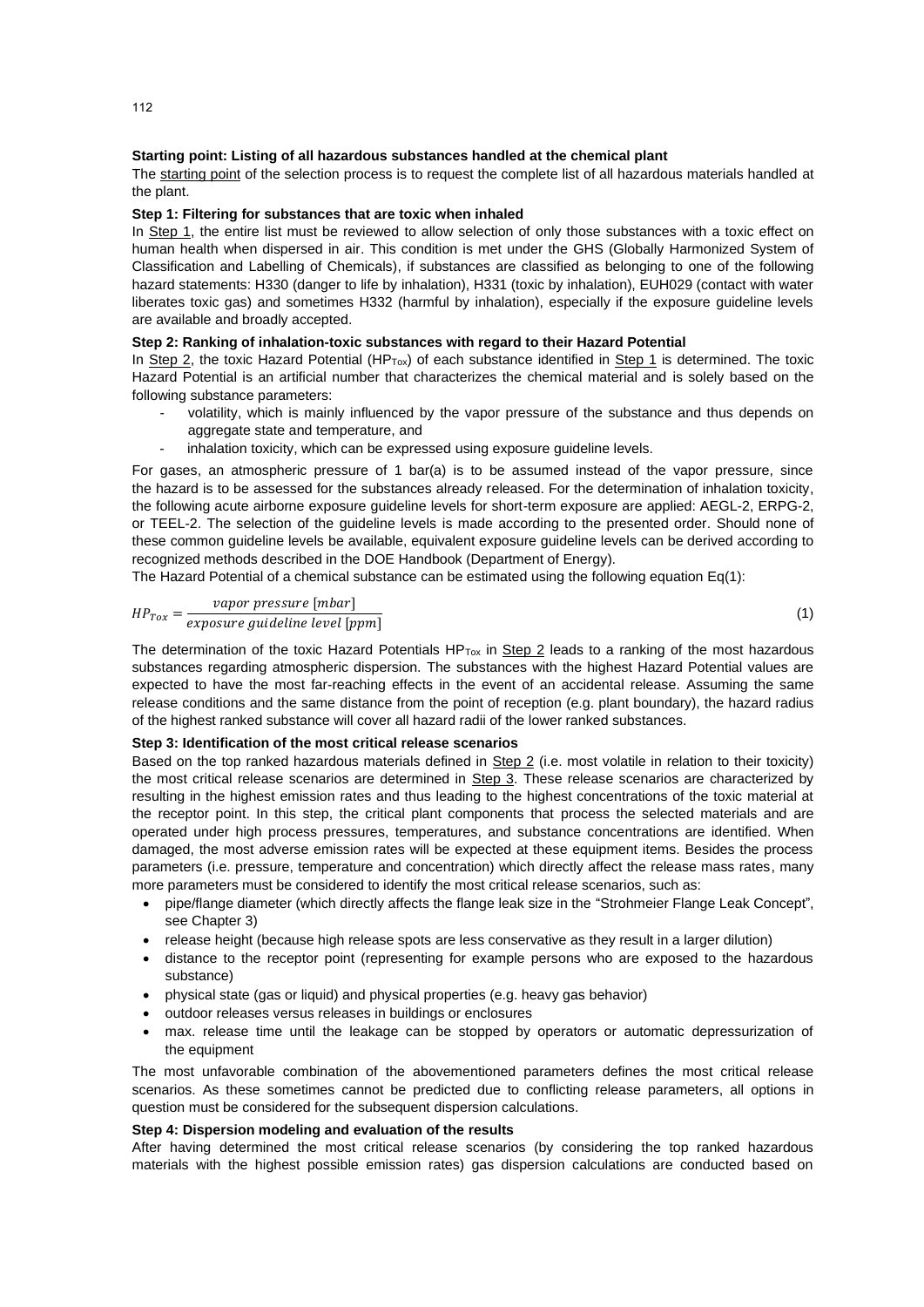the Gaussian dispersion model as described in the VDI 3783 guideline (Part 1). The dispersion calculation model provided by VDI 3783, as well as the way the release scenario is set up introduce a number of conservative assumptions to the evaluation process, which are outlined in the following section.

The VDI 3783 guideline (Part 1) distinguishes a so-called "mean" and a "worst atmospheric dispersion situation". As per standard requirements, the effect of a hazardous material release is evaluated under the worst atmospheric dispersion situation. The worst atmospheric dispersion situation is determined by variation of all meteorological dispersion situations (stable, indifferent and unstable stratification of the atmosphere) and, if necessary, by variation of the wind speed for each receptor point. The highest concentration result of all variations ultimately determines the worst dispersion situation. With low effective release and receptor point heights (which represents approximately 80% of all cases in practice), the worst case occurs with a stable stratification at a wind speed of 1 m/s.

As another conservative assumption, an additional barrier layer (inversion layer) is applied on top of the worst dispersion situation. In meteorology, an inversion is a rare deviation from the normal atmospheric condition which creates an impervious barrier at which the hazardous gases are completely reflected. This boundary condition represents a highly unfavorable atmospheric situation, since it severely impedes the free dispersion of gases and leads to high ground level concentrations. According to the VDI 3783 guideline (Part 1) a height of 20 m shall be taken as standard for the barrier layer, provided that the release points are low (this situation accounts for more than 90% of all cases in practice).

Due to this special combination of atmospheric stability conditions, wind speed and barrier height, the worst dispersion situation is very unlikely. According to the German Meteorological Service (Deutscher Wetterdienst), for example, an inversion layer can form at a height of less than or equal to 20 meters for a maximum of 88 hours per year on average at the Leverkusen site (mainly occurring in the evening hours). This corresponds to less than 1 % of hours in a year.

Conservatively, the immission load (concentration over exposure duration) of a hazardous material release is evaluated at a receptor point that is positioned at the nearest site boundary (i.e. closest distance from emission point to site perimeter). The receptor point is the location where the effect of the toxic gas dispersion is evaluated and, for example, represents a person's exposure to the hazardous gas plume. This assumption does not take into account the fact that wind may come from various directions based on the wind's directional distribution and a peak for its prevailing direction. As an example, the prevailing wind direction for the chemical industrial site of Krefeld-Uerdingen (Germany) accounts for less than 20% of the time per year.

In addition, the calculated concentration values are temporary and local maximum values to which persons are only exposed when located exactly downwind in the center line of the dispersion plume without having any protection. By moving into buildings or escaping transversely to the wind direction, the immission load can be significantly reduced.

Finally, the calculated immission loads are compared against exposure guideline levels (e.g. AEGL, ERPG). Exposure quideline levels set levels of chemical concentration (ppm or  $mq/m<sup>3</sup>$ ) that pose a defined level of risk to humans. The various risk levels are generally based on effects representing detection, discomfort, disability, and death. For example, concentrations above the AEGL-2 value ("disability level") may lead to "irreversible or other serious, long-lasting adverse health effects" or an "impaired ability to escape". In the approach as described in this paper, the immission loads are evaluated against the "disability level" (i.e. AEGL-2 or ERPG-2) because any permanent health damage must be prevented. It should be emphasized that exposure guideline levels are determined to be applied to the "general population, including susceptible individuals", such as older and younger people, or persons with previous illness. The concept of considering effects to susceptible individuals again underlines the prudence of this approach.

Please note, that a similar approach is applied for the selection of flammable materials and release conditions to assess representative explosion and fire risk scenarios in a plant (not further outlined in this paper).

# **3. General deterministic assumptions for leak size estimation**

Leak sizes directly determine the amount of released material and therefore have a significant effect on the results of the dispersion calculation. For this reason, a dedicated chapter should outline the leak size assumptions that are applied in the deterministic approach. For scenarios that cannot be reasonably excluded, the so-called "Strohmeier Flange Leak Concept" has been used as a standard assumption in many chemical companies throughout Germany for more than three decades. Because it is in line with the leak size range of 5-30 mm<sup>2</sup> proposed in KAS-55, and together with the conservative assumptions discussed above, this forms a rounded-off concept. This way, it can be assumed that (even) the largest release rates can be evaluated according to the specifications provided in Table 2.